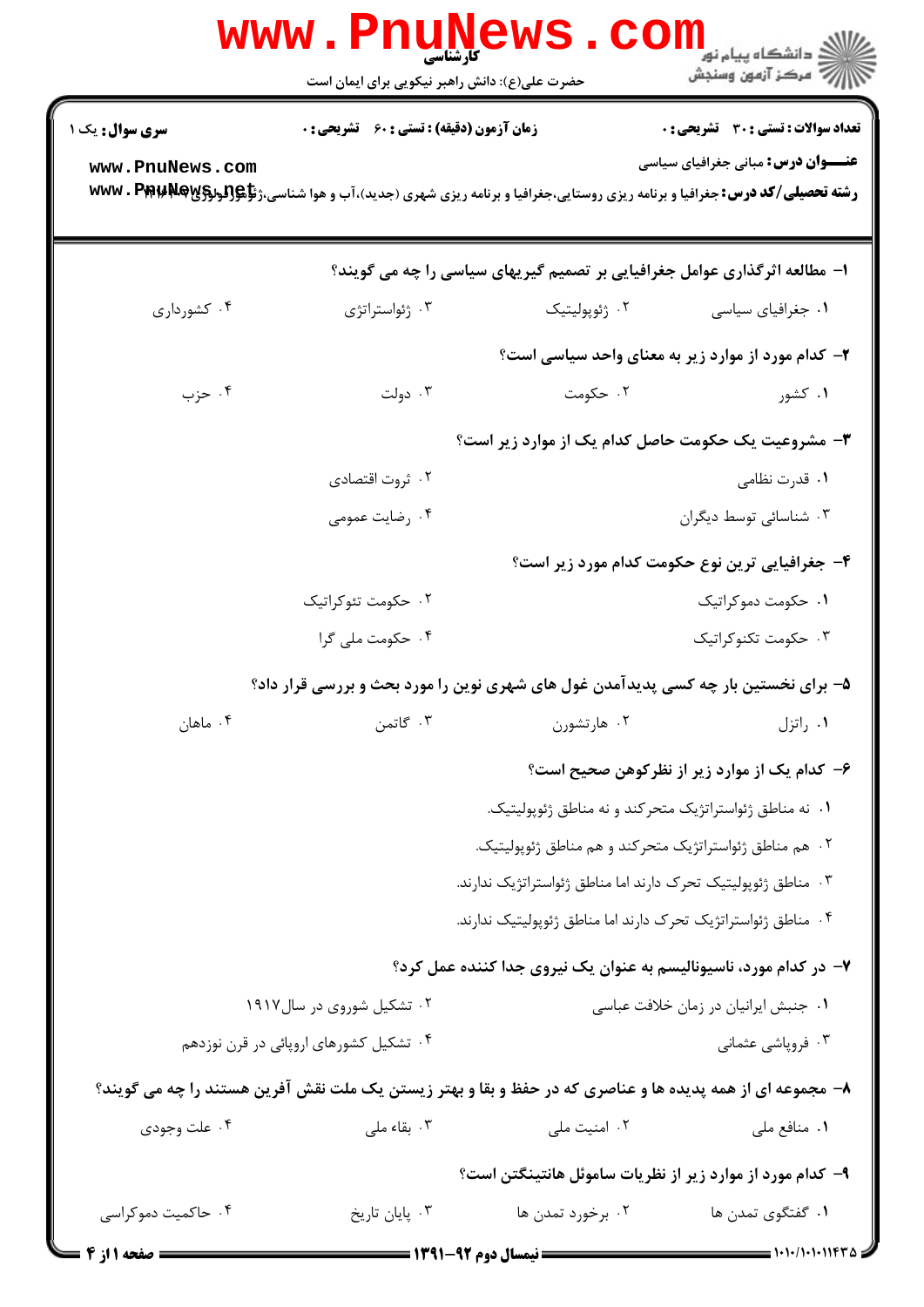|                                                                                                                      | <b>www.PnuN</b><br>کارشناسی<br>حضرت علی(ع): دانش راهبر نیکویی برای ایمان است | ews                    | ر دانشگاه پيام نور ■<br>// مرکز آزمون وسنجش                                                                                                                                                                                             |  |  |
|----------------------------------------------------------------------------------------------------------------------|------------------------------------------------------------------------------|------------------------|-----------------------------------------------------------------------------------------------------------------------------------------------------------------------------------------------------------------------------------------|--|--|
| <b>سری سوال : ۱ یک</b><br>www.PnuNews.com                                                                            | <b>زمان آزمون (دقیقه) : تستی : 60 ٪ تشریحی : 0</b>                           |                        | <b>تعداد سوالات : تستي : 30 ٪ تشريحي : 0</b><br><b>عنــــوان درس:</b> مبانی جغرافیای سیاسی<br><b>رشته تحصیلی/کد درس:</b> جغرافیا و برنامه ریزی روستایی،جغرافیا و برنامه ریزی شهری (جدید)،آب و هوا شناسی،ژ <b>تإچ[تلونگ[Wwv . P)p به</b> |  |  |
| ۱۰- مطالعه اثر عوامل اقتصادی محیط جغرافیایی، منطقه ای و جهانی بر روی تصمیم گیریهای سیاسی حکومت ها را چه می<br>گويند؟ |                                                                              |                        |                                                                                                                                                                                                                                         |  |  |
| ۰۴ ژئواکونومیک                                                                                                       | ۰۳ هیدروپولیتیک                                                              | ٢. ژئوپولیتیک          | ٠١ ژئواستراتژيک                                                                                                                                                                                                                         |  |  |
|                                                                                                                      |                                                                              |                        | 1۱- واژه خلق در فلسفه کمونیسم به کدام یک از موارد زیر نزدیک است؟                                                                                                                                                                        |  |  |
| ۰۴ امت                                                                                                               | ۰۳ مردم                                                                      | ۰۲ قبیله               | ۰۱ قوم                                                                                                                                                                                                                                  |  |  |
|                                                                                                                      |                                                                              |                        | ۱۲– ادعای نظام نوین جهانی توسط کدام کشور مطرح شد؟                                                                                                                                                                                       |  |  |
| ۰۴ انگلیس                                                                                                            | ۰۳ روسیه                                                                     | ۰۲ آمریکا              | ۰۱ ایران                                                                                                                                                                                                                                |  |  |
|                                                                                                                      |                                                                              |                        | ۱۳- پیدایش قدرت های درجه دوم توسط چه کسی در دهه ۱۹۷۰ مطرح شد؟                                                                                                                                                                           |  |  |
| ۰۴ هلفورد مکیندر                                                                                                     | ۰۳ ژان گاتمن                                                                 | ۲. دنگ شیائوپنگ        | ٠١ سوئل كوهن                                                                                                                                                                                                                            |  |  |
|                                                                                                                      | ۱۴– از نظر مطرح کنندگان نظام نوین جهانی، جهان به سوی کدام مورد در حرکت است؟  |                        |                                                                                                                                                                                                                                         |  |  |
| ۰۴ کمونیسم                                                                                                           | ۰۳ دنیای یک قطبی                                                             | ۰۲ دنیای دو قطبی       | ۰۱ دنیای چند قطبی                                                                                                                                                                                                                       |  |  |
|                                                                                                                      |                                                                              |                        | ۱۵– از دیدگاه تاریخی ژئوپولیتیک از چه زمانی شروع گردید؟                                                                                                                                                                                 |  |  |
|                                                                                                                      | ۰۲ از زمانی که قدرت ها گرایش جهانی پیدا کردند                                | ۰۱ از قرن۱۸            |                                                                                                                                                                                                                                         |  |  |
|                                                                                                                      | ۰۴ از زمان فروپاشی شوروی                                                     | ۰۳ از جنگ دوم جهانی    |                                                                                                                                                                                                                                         |  |  |
|                                                                                                                      |                                                                              |                        | ۱۶– کدام مورد از موارد زیر از آثار منفی جهانی شدن سرمایه گذاریهاست؟                                                                                                                                                                     |  |  |
| ۰۲ تقویت حاکمیت ملی                                                                                                  |                                                                              | ۰۱ تضعیف حاکمیت ملی    |                                                                                                                                                                                                                                         |  |  |
|                                                                                                                      | ۰۴ تقويت صنايع ملي                                                           |                        | ۰۳ تضعیف صنایع ملی                                                                                                                                                                                                                      |  |  |
|                                                                                                                      |                                                                              |                        | ۱۷- کدام یک از مباحث زیر جزو ًمباحث جغرافیای سیاسی محسوب میشود؟                                                                                                                                                                         |  |  |
| ۰۲ اداره سرزمین از سوی حکومت                                                                                         |                                                                              | ٠١. اعمال حاكميت حكومت |                                                                                                                                                                                                                                         |  |  |
|                                                                                                                      | ۰۴ روابط حکومتها                                                             |                        | ۰۳ شکل گیری حکومت                                                                                                                                                                                                                       |  |  |
|                                                                                                                      |                                                                              |                        | ۱۸- تقسیم بندی حکومتها به دو گروه کلی پادشاهی و جمهوری مبتنی بر کدام دیدگاه است؟                                                                                                                                                        |  |  |
| ۰۴ ساختار سیاسی                                                                                                      | ۰۳ ساختار حقوقی                                                              | ۰۲ ساختار جغرافیایی    | ۰۱ ساختار اجتماعی                                                                                                                                                                                                                       |  |  |
| ۱۹- مرزهای خطی linear جزو کدام گونه از مرزها محسوب می شوند؟                                                          |                                                                              |                        |                                                                                                                                                                                                                                         |  |  |
| ۰۴ مرزهای متروکه                                                                                                     | ۰۳ مرزهای پیشگام                                                             | ۰۲ مرزهای تطبیقی       | ۰۱ مرزهای تحمیلی                                                                                                                                                                                                                        |  |  |
| ا صفحه 12ز 4                                                                                                         | <b>= نیمسال دوم 92-1391 <del>=====</del></b>                                 |                        | = ۱۰۱۰/۱۰۱۰۱۱۴۳۵ =                                                                                                                                                                                                                      |  |  |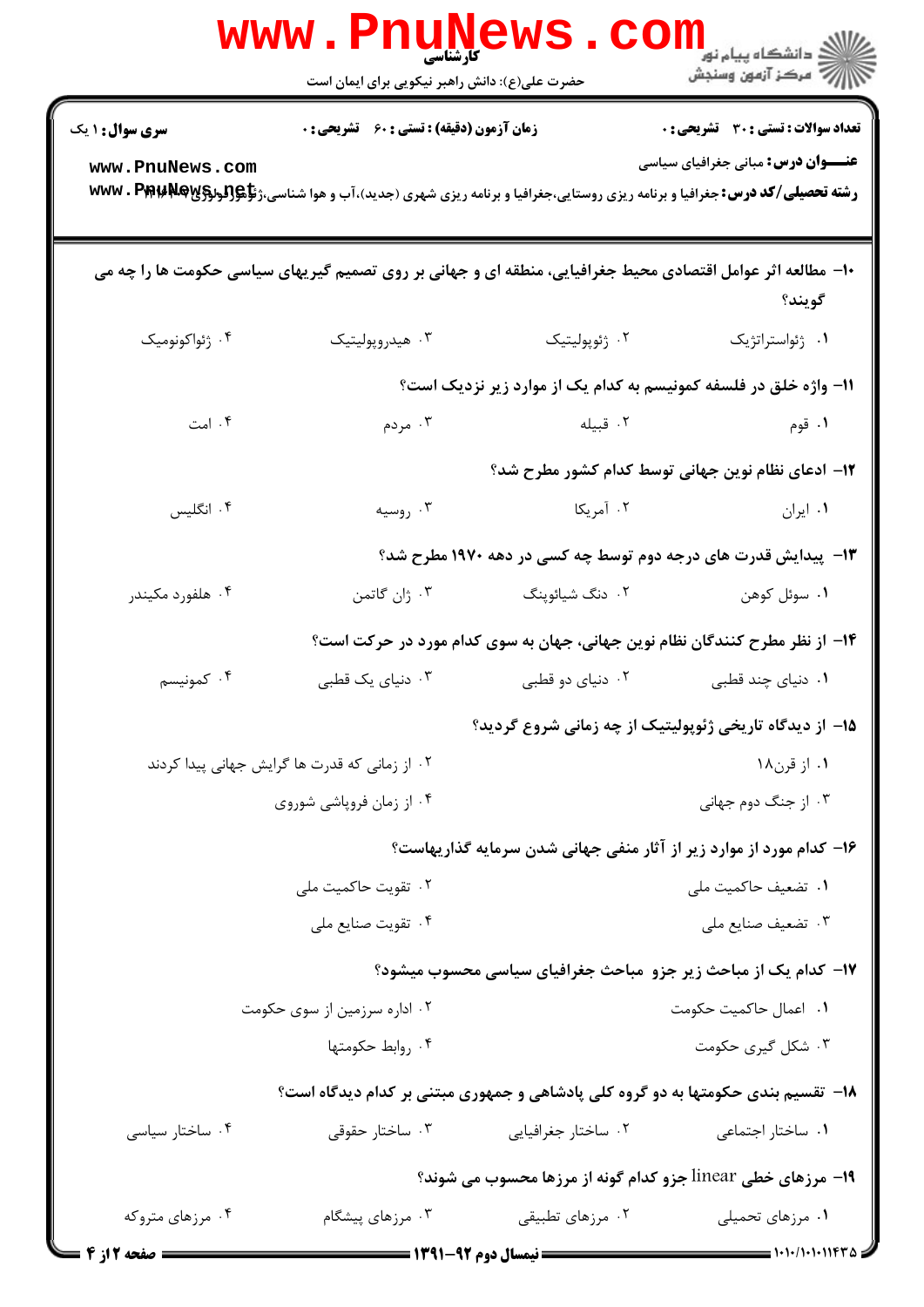|                                           | WWW.FIIUN<br>حضرت علی(ع): دانش راهبر نیکویی برای ایمان است                                                                                                                                       |                                                                                    | ڪ دانشڪاه پيام نور ■<br>۾ مرکز آزمون وسنڊش                                                 |  |
|-------------------------------------------|--------------------------------------------------------------------------------------------------------------------------------------------------------------------------------------------------|------------------------------------------------------------------------------------|--------------------------------------------------------------------------------------------|--|
| <b>سری سوال :</b> ۱ یک<br>www.PnuNews.com | <b>زمان آزمون (دقیقه) : تستی : 60 ٪ تشریحی : 0</b><br><b>رشته تحصیلی/کد درس:</b> جغرافیا و برنامه ریزی روستایی،جغرافیا و برنامه ریزی شهری (جدید)،آب و هوا شناسی،ژ <b>تإچ[تلونگاچاWwv ، P) به</b> |                                                                                    | <b>تعداد سوالات : تستی : 30 ٪ تشریحی : 0</b><br><b>عنــــوان درس:</b> مبانی جغرافیای سیاسی |  |
|                                           | +۲- مطالعه اثرگذاری عوامل جغرافیایی بر تصمیم گیریهای سیاسی معنای کدام یک از مفاهیم زیر است؟                                                                                                      |                                                                                    |                                                                                            |  |
| ۰۴ ژئواکونومی                             | ۰۳ ژئوپولیتیک                                                                                                                                                                                    | ۰۲ ژئواستراتژی                                                                     | ٠١ جغرافياي سياسي                                                                          |  |
|                                           |                                                                                                                                                                                                  | <b>۲۱</b> – اصطلاح شهر جهانی در زبان فارسی با کدام یک از مفاهیم زیر برابری می کند؟ |                                                                                            |  |
| ۰۴ پولیس                                  | ۰۳ متروپولیس                                                                                                                                                                                     | ۰۲ مگالوپوليس                                                                      | ۰۱ کازموپولیتن                                                                             |  |
|                                           |                                                                                                                                                                                                  | <b>۲۲</b> - کدام یک از مفاهیم زیر دربرگیرنده روابط ساختاری (قدرتها) با یکدیگر است؟ |                                                                                            |  |
| ۰۴ جامعه بين الملل                        | ۰۳ جامعه جهانی                                                                                                                                                                                   | ۰۲ نظام جهانی                                                                      | ٠١. نظام بين الملل                                                                         |  |
|                                           | ۲۳- طرح گروهبندیها و همگراییهای منطقه ای به جای تقسیم جهان سیاسی به هارتلند و ریملند از ویژگیهای کدام یک از                                                                                      |                                                                                    | مفاهیم زیر است؟                                                                            |  |
|                                           | ۲. ژئوپلیتیک پست مدرن                                                                                                                                                                            | ۰۱ ژئوپلیتیک مدرن                                                                  |                                                                                            |  |
|                                           | ۰۴ ژئواکونومی                                                                                                                                                                                    |                                                                                    | ۰۳ ژئواستراتژی                                                                             |  |
|                                           |                                                                                                                                                                                                  | ۲۴- ایده دهکده یا روستای جهانی در برابر کدام فرضیه مطرح گردید؟                     |                                                                                            |  |
|                                           | ۰۲ یکپارچگی اقتصادی                                                                                                                                                                              |                                                                                    | ۰۱ دگرگونی های اجتماعی                                                                     |  |
|                                           | ۰۴ چندگانگی محیط انسانی                                                                                                                                                                          | ۰۳ گروهبندیهای منطقه ای                                                            |                                                                                            |  |
|                                           | ۲۵– کدام یک از اندیشمندان زیر دموکراسی را آخرین مرحله از پیشرفت زندگی سیاسی دانست؟                                                                                                               |                                                                                    |                                                                                            |  |
| ۰۴ ساليوان                                | ۰۳ فوکویاما                                                                                                                                                                                      | ۰۲ هانتینگتون                                                                      | ٠١ سوئل كوهن                                                                               |  |
|                                           | ۲۶– دلیل اصلی بکارگیری اصطلاحاتی همچون خاورمیانه توسط سیاستمداران کشورهای غربی چیست؟                                                                                                             |                                                                                    |                                                                                            |  |
| ۰۲ بیان وابستگی خود به این مناطق          |                                                                                                                                                                                                  | ٠١ خود را مركز جهان فرض كردن                                                       |                                                                                            |  |
| ۰۴ تلاش برای توسعه این مناطق              |                                                                                                                                                                                                  | ۰۳ غنا بخشیدن به ادبیات سیاسی                                                      |                                                                                            |  |
|                                           |                                                                                                                                                                                                  |                                                                                    | ۲۷– اتحادیه ملتهای آسیای جنوب خاوری چه نام دارد؟                                           |  |
| ۰۴ اکو                                    | ۰۳ سی أی اس                                                                                                                                                                                      | ۰۲ أ سه أن                                                                         | ۰۱ نفتا                                                                                    |  |
|                                           |                                                                                                                                                                                                  |                                                                                    | <b>۲۸</b> – معنای واژه گلوبالیزم ghobalism کدام است؟                                       |  |
| ۰۴ جهان گرايي                             | ۰۳ جهانی سازی                                                                                                                                                                                    | ۰۲ جهانی شدن                                                                       | ۰۱ جهان شمولی                                                                              |  |
|                                           |                                                                                                                                                                                                  | ۲۹- مفهوم شمال و جنوب در دهه ۱۹۷۰ بر پایه کدام یک از معیارهای زیر مطرح گردید؟      |                                                                                            |  |
| ۰۴ معیارهای نظامی                         | ۰۳ معیارهای فرهنگی                                                                                                                                                                               | ۰۲ معیارهای سیاسی                                                                  | ۰۱ معیارهای اقتصادی                                                                        |  |
| صفحه 3 از 4 ــ                            | <b>ـــــ نیمسال دوم ۹۲-۱۳۹۱ ــــــــــ</b>                                                                                                                                                       |                                                                                    | $\frac{1}{1}$ $\frac{1}{1}$ $\frac{1}{1}$                                                  |  |